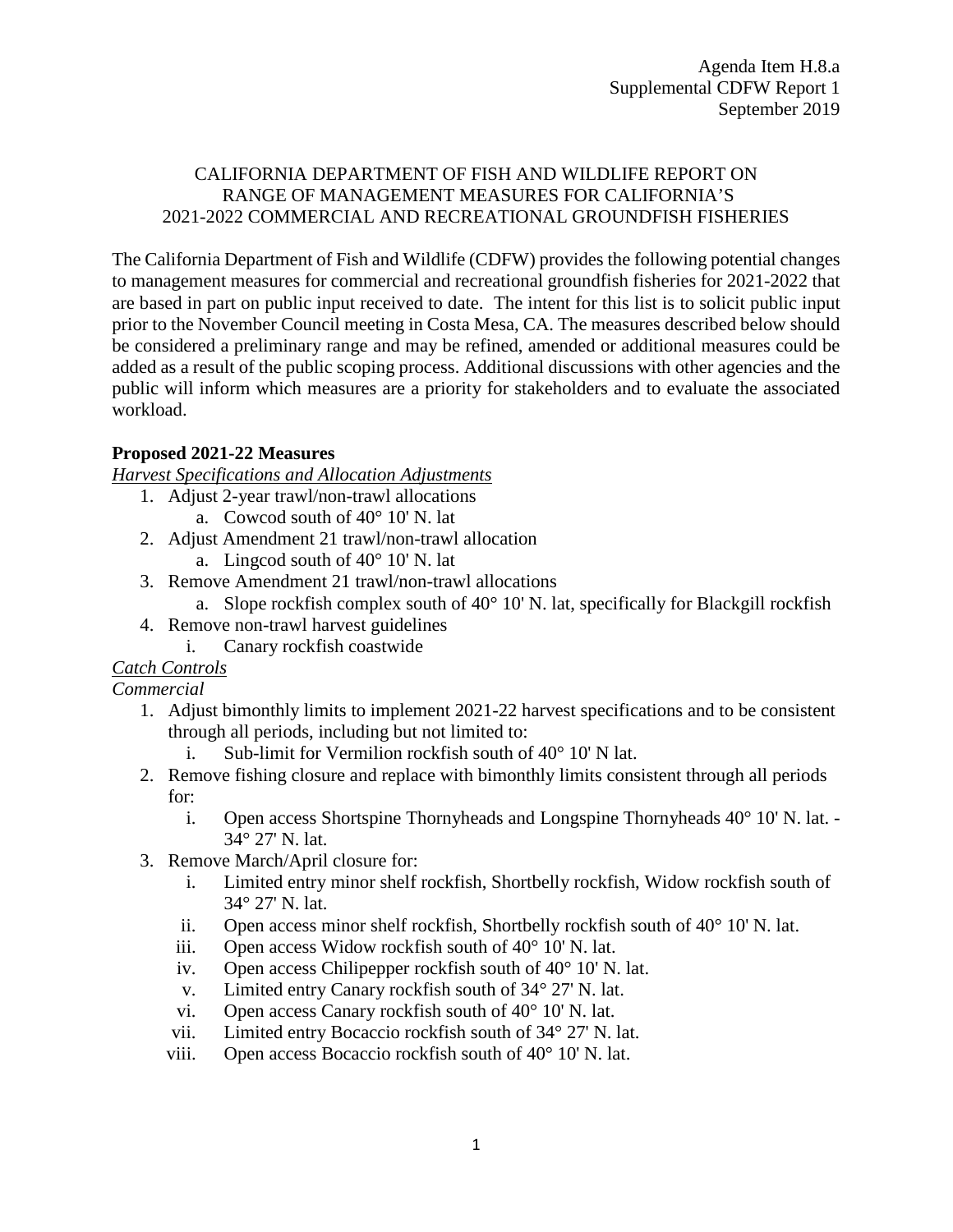- ix. Limited entry and open access shallow nearshore rockfish south of  $40^{\circ}$  10' N. lat.
- x. Limited entry and open access deeper nearshore rockfish south of 40° 10' N. lat.
- xi. Limited entry and open access California scorpionfish south of 40° 10' N. lat.
- xii. Limited entry and open access Lingcod south of 40° 10' N. lat.
- 4. Remove shelf species with individual ACLs (i.e., Widow, Yellowtail, Chilipepper rockfish) from the minor shelf rockfish trip limit and create individual trip limits or a midwater rockfish trip limit:
	- i. Limited entry and open access minor shelf rockfish, Shortbelly, & Widow rockfish north of 40° 10' N. lat.
	- ii. Limited entry minor shelf rockfish, Shortbelly rockfish, Widow rockfish (including Chilipepper between  $40^{\circ}$  10' -  $34^{\circ}$  27' N. lat.) south of  $40^{\circ}$  10' N. lat.
- 5. Remove daily and weekly trip limits for:
- iii. Limited entry Sablefish south of  $36^{\circ}$  N lat.
- 6. Remove 34° 27' N. lat. management line for:
	- a. Limited entry minor shelf rockfish, Shortbelly, Widow rockfish (including Chilipepper between 40° 10' - 34° 27' N. lat)
	- b. Limited entry Chilipepper south of 40° 10' N. lat.
		- i. remove text: "this opportunity only available seaward of the non-trawl RCA."
	- c. Open access minor shelf rockfish, Shortbelly, Widow rockfish and Chilipepper
- 7. Remove gear restriction language for:
	- i. Limited entry and open access Dover sole, Arrowtooth flounder, Petrale sole, English sole, Starry flounder, other flatfish south of 42° N. lat.

### *Recreational*

- 1. Evaluate recreational season structure, bag (and sub-bag) limit changes in management areas depending on new stock assessment results and harvest specifications. Changes may include but are not limited to:
	- a. Add a Vermilion rockfish sub-bag limit
	- b. Remove the Cabezon sub-bag limit
	- c. Modify Black rockfish sub-bag limit
	- d. Modify Canary rockfish sub-bag limit

### **Changes to Closed Areas**

In previous years, the Harvest Specification and Management Measure process has been utilized to make waypoint adjustments and boundary modifications to Rockfish Conservation Areas (RCA) in both commercial and recreational management areas. CDFW understands that RCA modifications will not be considered under the 2021-2022 Harvest Specification and Management Measure process, but in a separate process entitled "Non-trawl RCA Modifications." That package is currently under the Workload Prioritization and Planning agenda item [\(Agenda Item H.2,](https://www.pcouncil.org/wp-content/uploads/2019/08/H2__SitSum_workload_prioritization_SEPT2019BB_.pdf)  [Situation Summary, September 2019\)](https://www.pcouncil.org/wp-content/uploads/2019/08/H2__SitSum_workload_prioritization_SEPT2019BB_.pdf) and scoping is slated on the Year-at-a-glance to begin in March 2020 [\(Agenda Item C.5., Attachment 1, September 2019\)](https://www.pcouncil.org/wp-content/uploads/2019/08/C5_Att1_YAG_BBSEPT2019.pdf). Although the Non-trawl RCA Modifications rulemaking package is anticipated to be implemented concurrently with the 2021- 2022 Harvest Specifications and Management Measures rulemaking package, it is currently not itemized on the National Marine Fisheries Service (NMFS) Report on Groundfish Rulemakings and Other Activities [\(Agenda Item H.1.a, Supplemental NMFS Report 3, September 2019\)](https://www.pcouncil.org/wp-content/uploads/2019/09/H1a_Supp_NMFS_Rpt3_SEPT2019BB.pdf).